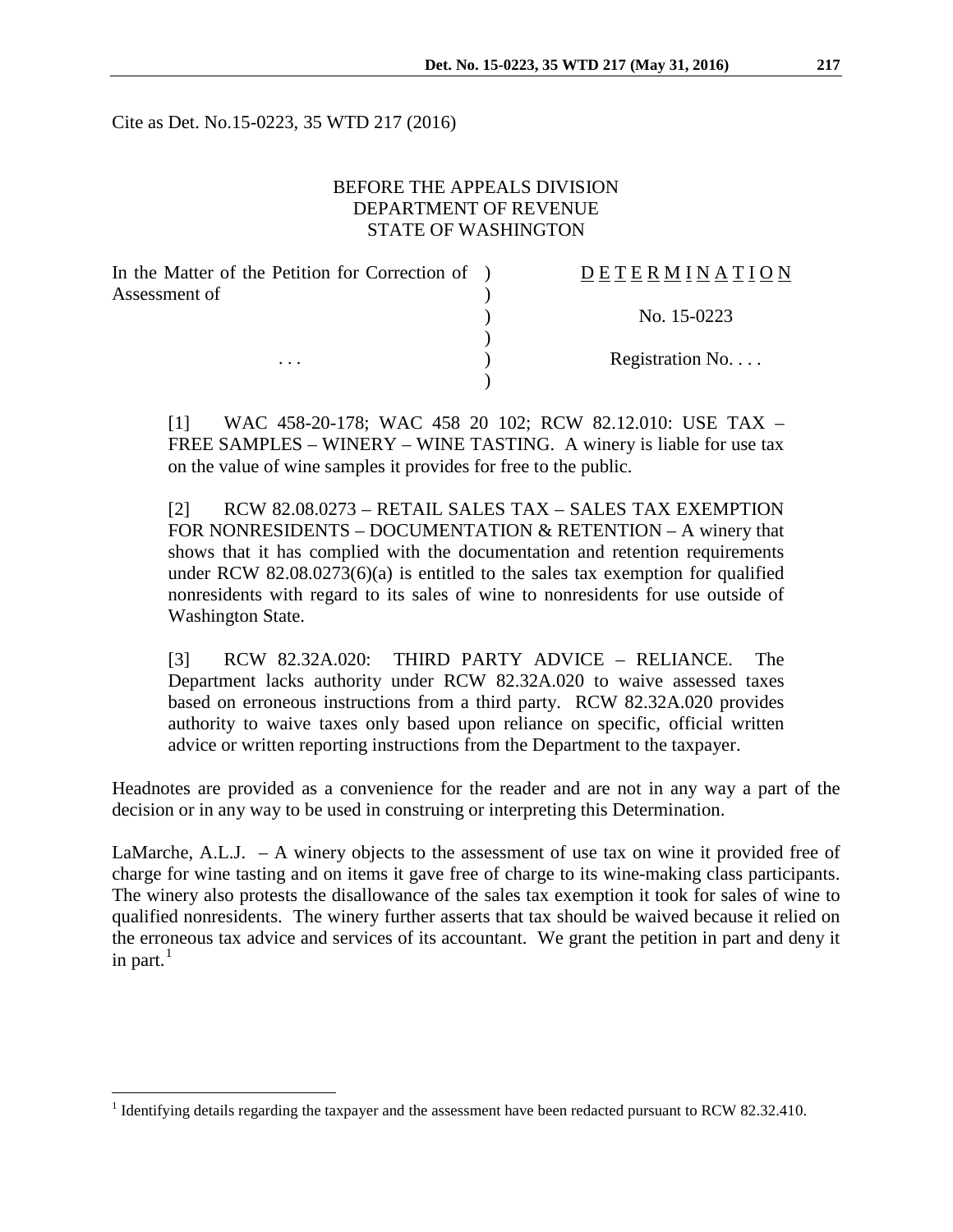## ISSUES

- 1. Under RCW 82.12.010, WAC 458-20-178 (Rule 178), and WAC 458-20-102 (Rule 102), is use tax due on wine that Taxpayer provided for no charge to its customers for purposes of wine tasting?
- 2. Did the Department properly disallow the sales tax exemption on sales of wine to nonresidents where Taxpayer followed the documentation and retention requirements under RCW 82.08.0273?
- $3. \ldots$
- 4. In accordance with RCW 82.32A.020, does the Department have the authority to waive or cancel assessed taxes resulting from Taxpayer's reliance on the erroneous advice of its professional accountant?

# FINDINGS OF FACT

[Taxpayer] manufactures and sells wine and wine-making materials, and conducts wine-making classes at its location in . . . , Washington.

The Audit Division (Audit) of the Department of Revenue (Department) conducted an audit of Taxpayer's business records for the period of January 1, 2010 through December 31, 2013 (Audit Period). Taxpayer did not pay use tax and/or deferred sales tax on wine it provided free of charge for wine tasting during the Audit Period, and did not pay use tax and/or deferred sales tax on items it gave to participants of wine-making classes. Audit based its assessment of use tax on the retail sales prices that Taxpayer provided for its products.

For each of its retail sales to nonresidents of Washington State, Taxpayer examined the purchaser's proof of nonresidence, determined whether the proof was acceptable (i.e., whether it had a photograph of the purchaser, showed a nonresidential address in a qualifying state, and was issued by the out-of-state jurisdiction in part for the purpose of showing residency in the out-ofstate jurisdiction). Taxpayer maintained these records and was able to produce them for the audit.

Audit allowed the nonresident sales tax exemption claimed for sales of items other than wine; however, Audit disallowed the Qualified Non-Resident deduction Taxpayer claimed on sales of wine to nonresidents. Audit presumed that sales of single bottles of wine were non-exempt because purchasers were more likely to consume single bottles within the state, but stated that cases of wine qualified for the exemption because the purchasers were more likely to use the wine outside of the state.

Because Taxpayer was unable to differentiate between wine sales and sales of other tangible personal property, Audit estimated that 30 percent of Taxpayer's sales were sales of items other than wine, and allowed the exemption for those sales.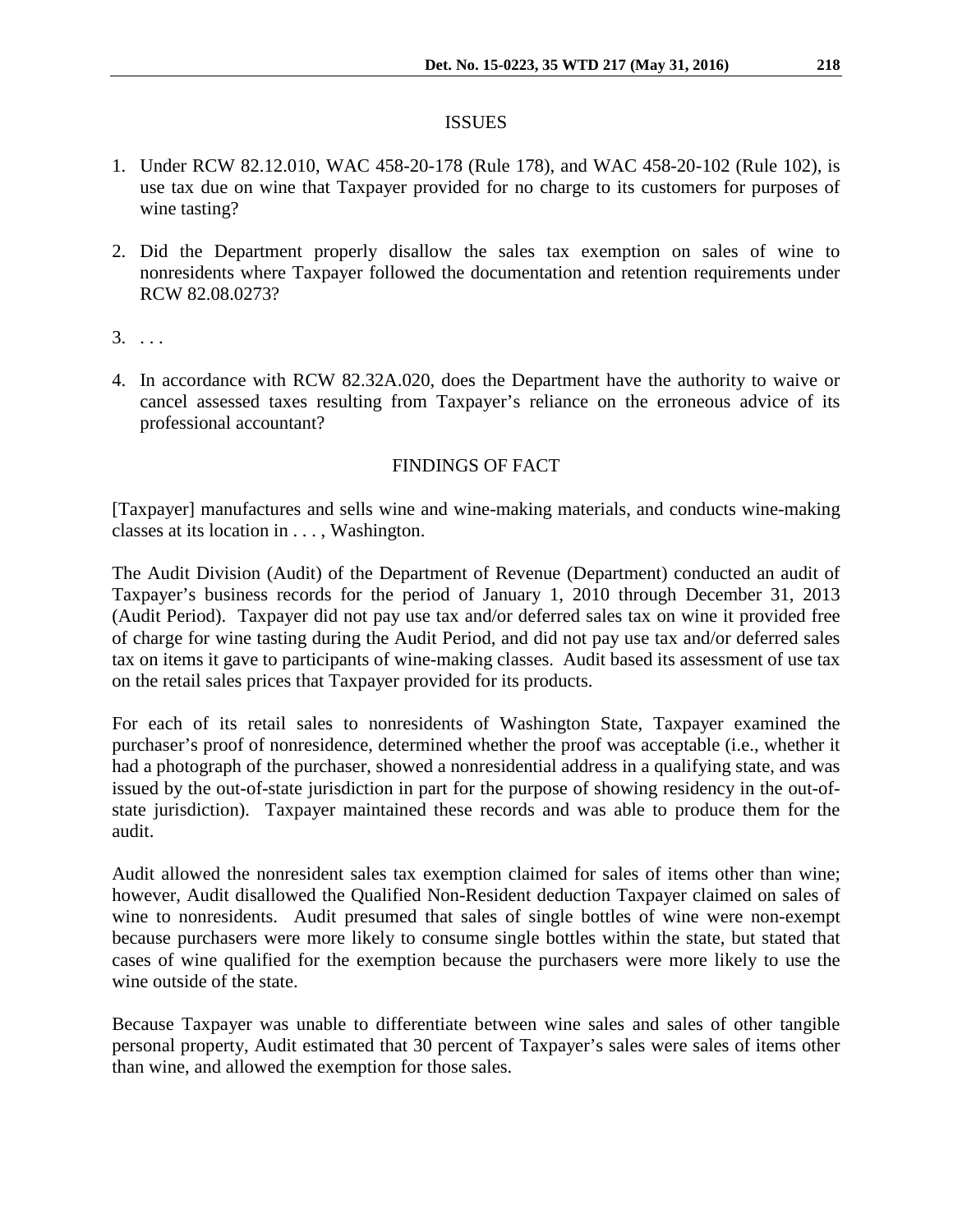Because Taxpayer could not differentiate between sales of single bottles and sales of cases, Audit presumed that all wine sales were subject to retail sales tax as sales of single bottles, and on that basis, denied 70 percent of Taxpayer's claimed nonresident sales tax exemptions.

. . .

Taxpayer states that many of the errors and omissions that led to additional tax liability in the assessment were the result of Taxpayer's reliance on the erroneous advice of its professional accountant, and asks the Department for waiver or cancellation of assessed tax liability for that reason.

Audit issued an assessment on July 10, [2](#page-2-0)014 totaling  $\frac{1}{2}$ ....<sup>2</sup> Taxpayer timely filed an appeal.

# ANALYSIS

#### 1. Use Tax on Wine Tastings

A use tax is imposed under RCW 82.12.020 for the privilege of using within this state, as a consumer, any article of tangible personal property acquired by the user in any manner. RCW 82.12.020. The use tax supplements the retail sales tax by imposing a tax of like amount upon the use within this state as a consumer of any article of tangible personal property purchased or otherwise acquired, where the user has not paid retail sales tax under chapter 82.08 RCW with respect to the property used. *See* WAC 458-20-178(1) (Rule 178).<sup>[3](#page-2-1)</sup> A "consumer" is defined under RCW 82.12.010(1) to include "...any person who distributes...any article of tangible personal property,…the primary purpose of which is to promote the sale of products…." *Id.* Liability for the use tax arises at the time the property is first put to use in this state. RCW 82.12.020; Rule 178(3). The tax is levied and collected on an amount equal to the value of the article used by the taxpayer. Rule 178(13); RCW 82.12.020(4); *see* Det. No. 13-0237R, 33 WTD 349 (2014).

RCW 82.12.010(7)(a) defines "value of the article used" as follows:

"Value of the article used" is the purchase price for the article of tangible personal property, the use of which is taxable under this chapter. . . . In case the article used is acquired by lease or by gift or is extracted, produced, or manufactured by the person using the same or is sold under conditions wherein the purchase price does not represent the true value thereof, the value of the article used is determined as nearly as possible according to the retail selling price at place of use of similar products of like quality and character under such rules as the department may prescribe.

<span id="page-2-0"></span><sup>&</sup>lt;sup>2</sup> The assessment, Document No. . . . , issued on July 10, 2014, totaled \$ . . . , which comprised \$ . . . retail sales tax, \$ . . . Retailing Business and Occupation (B&O) tax, \$ . . . use tax and/or deferred sales tax, and a small business credit of \$ . . . .<br><sup>3</sup>The Department promulgated an updated version of Rule 178. The changes to the rule do not affect the outcome in

<span id="page-2-1"></span>this case. The citations in this determination are to the prior version of the rule.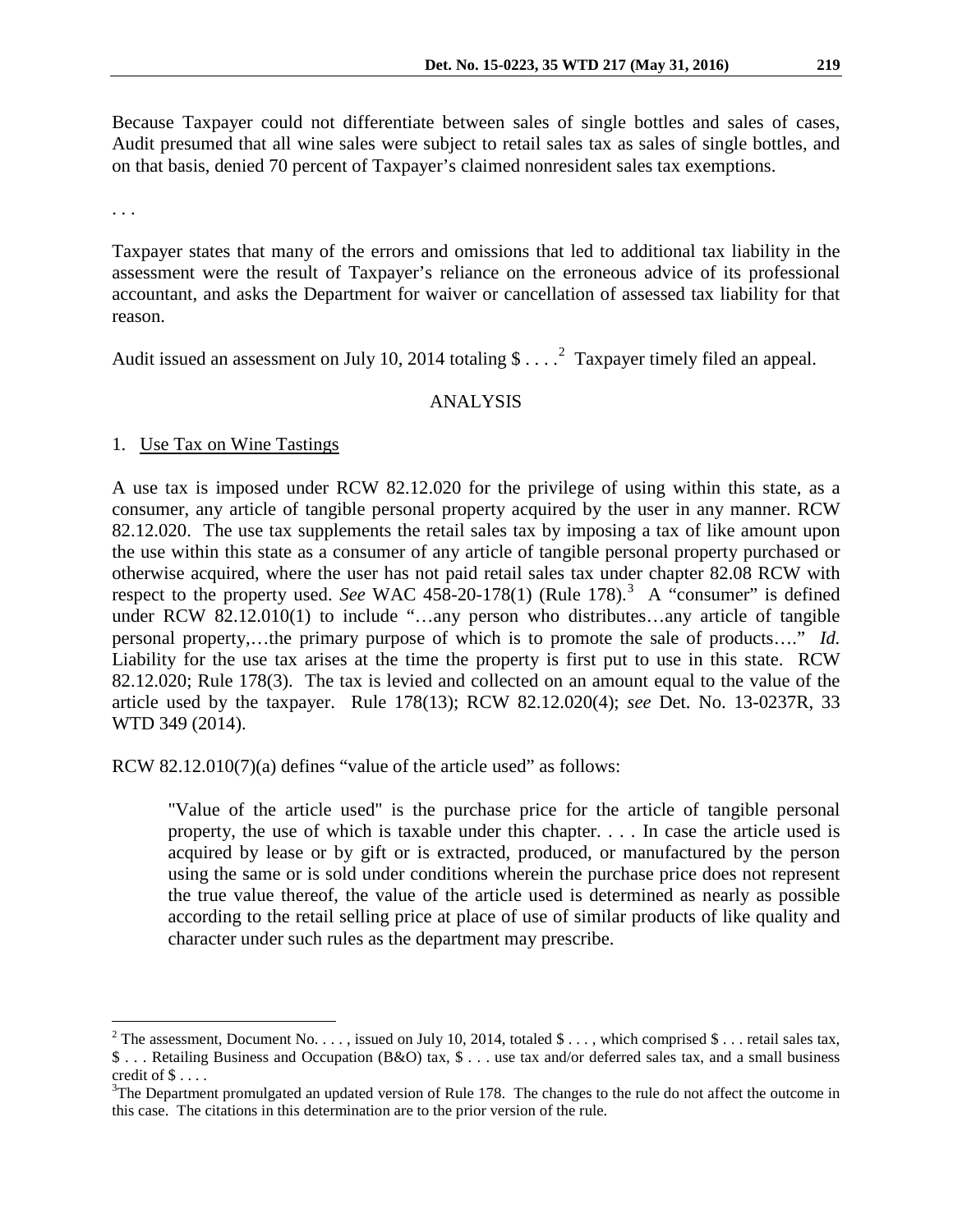Rule 178 essentially mirrors the statute, and it states in reference to the "value of the article used,"

[T]he value of the article used must be determined as nearly as possible according to the retail selling price, at the place of use, of similar products of like quality, quantity and character.

Rule 178(13) (emphasis added). *See* 33 WTD 349, *supra*.

Here, Taxpayer owes use tax on the wine that it manufactured and used in Washington State as free wine samples to its customers and on the items it gave to its wine-making class participants. Because Taxpayer provided the wine samples and items in the classes for free, no sales tax was paid on the wine or free items. Therefore, use tax liability arose when Taxpayer used wine that it had manufactured as free samples for its customers, and when it gave the free items to its class participants. RCW 82.12.020; Rule 178; *see* Det. No. 13-0234, 33 WTD 409 (2014). Here, where Taxpayer manufactured the wine it used, use tax was based on the value of the wine used, i.e., the "retail selling price, at the place of use, of similar products of like quality, quantity and character." Rule 178(13); RCW 82.12.010(7)(a). Use tax on the items given to class participants is similarly based on their retail value. *Id*.

Taxpayer argues that use tax on the wine should be based on the wholesale or manufacturing cost, rather than the retail value. However, the statute clearly states that "the value of the article used is determined as nearly as possible according to the retail selling price at place of use of similar products of like quality and character  $\dots$  ." RCW 82.12.010(7)(a) (emphasis added). Here, for purposes of calculating use tax, Audit used the retail sales prices that Taxpayer provided for its own products of like quality and character. Therefore, Audit made the calculations in accordance with the statute and rule.<sup>[4](#page-3-0)</sup>

Taxpayer further argues that it should not be taxed for free wine samples it provided using wine not in its inventory, which came from its owner's private reserve of 200 gallons, which he is allowed annually for personal use tax-free under federal law.<sup>[5](#page-3-1)</sup> However, use tax is imposed under RCW 82.12.020 for the privilege of using within this state, as a consumer, "any article of tangible personal property acquired by the user in any manner." *Id*. (Emphasis added.) Therefore, the broad scope of RCW 82.12.020 encompasses the wine reserved for personal use

<span id="page-3-0"></span> $\frac{1}{4}$  *See also* Department of Revenue, Taxability of Wine Industry, Common sales tax exemptions (Taxability of Wine Industry),<http://dor.wa.gov/content/doingbusiness/businesstypes/industry/wine/wine-sales.aspx> (accessed August 6, 2015).

<span id="page-3-1"></span><sup>5</sup> Taxpayer refers to 27 CFR 24.75, which states, "Any adult may, without payment of tax, produce wine for personal or family use and not for sale." *Id.* However, 27 CFR 24.75 falls under 27 CFR Part 24, Subpart A, which sets forth federal regulations that "relate to the establishment and operation (including incidental activities) of [wine](https://www.law.cornell.edu/definitions/index.php?width=840&height=800&iframe=true&def_id=843d20fd55ba05409da3aebe1baf6434&term_occur=1&term_src=lii:cfr:2014:27:0:-:I:A:24:A:24.1)  [premises](https://www.law.cornell.edu/definitions/index.php?width=840&height=800&iframe=true&def_id=843d20fd55ba05409da3aebe1baf6434&term_occur=1&term_src=lii:cfr:2014:27:0:-:I:A:24:A:24.1) and to the treatment and classification of [wine.](https://www.law.cornell.edu/definitions/index.php?width=840&height=800&iframe=true&def_id=481c80ac90c0341e15979434c998bb8c&term_occur=1&term_src=lii:cfr:2014:27:0:-:I:A:24:A:24.1)" 27 CFR 24.1. The authority for 27 CFR 24.75 derives from 26 U.S. Code § 5041, which imposes federal taxes on wines; the tax exemption Taxpayer refers to is for certain federal taxes on wine, and is not applicable to the use tax imposed in this state under RCW 82.12.020. In essence, Taxpayer is arguing that it is using for free samples the wine that its owner reserves for personal use. However, as we discuss, use tax is imposed on "any article of tangible personal property acquired by the user in any manner." RCW 82.12.020.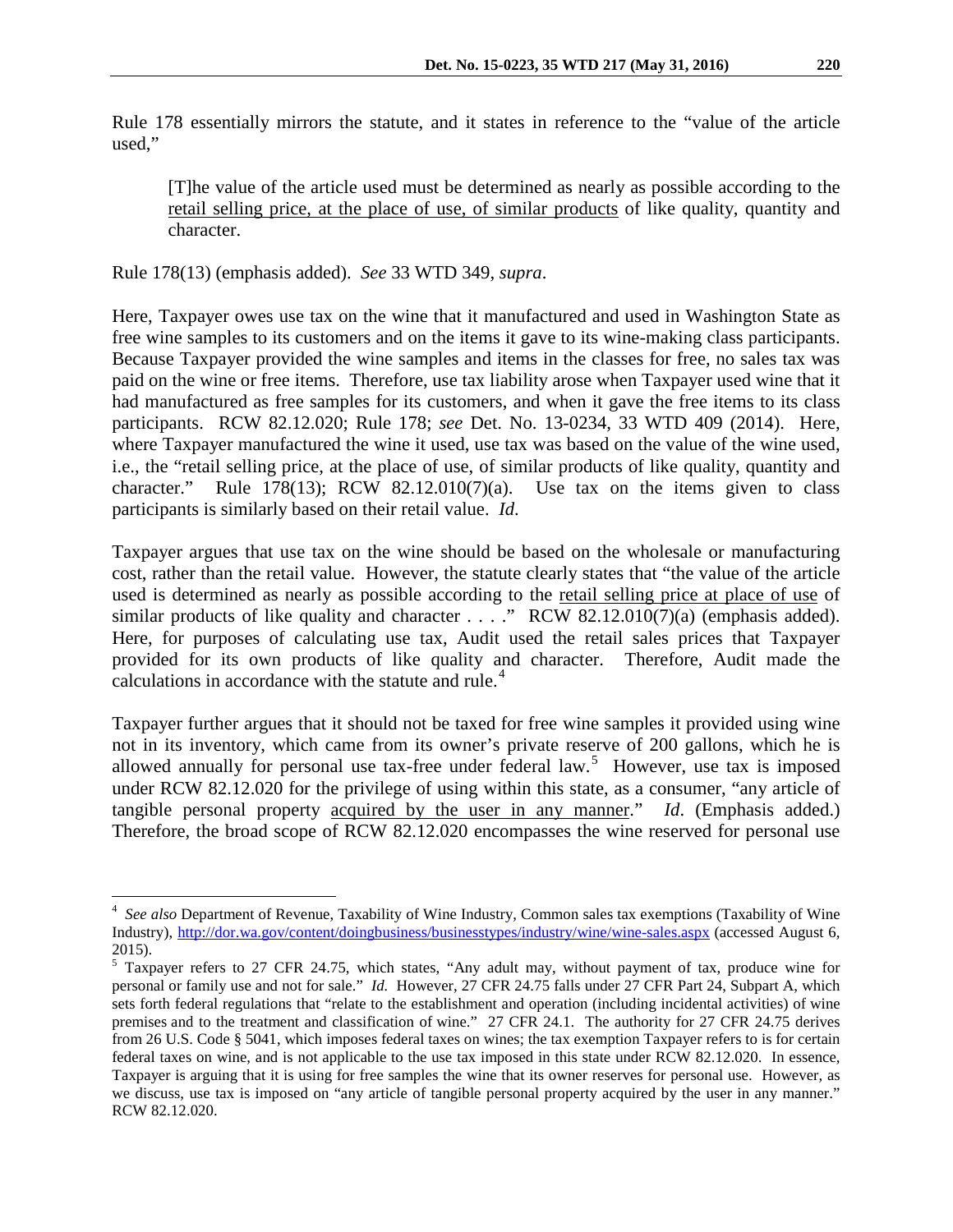of Taxpayer's owner, when the owner used that wine for the purpose of providing free samples to Taxpayer's customers. RCW 82.12.010(1); RCW 82.12.020; Rule 178.

Taxpayer also argues that it used the wine for advertising. However, use tax is also due on promotional material, which is defined as "any article of tangible personal property, except newspapers, displayed or distributed in the state of Washington for the primary purpose of promoting the sale of products or services. Examples of promotional material include, but are not limited to, . . . free gifts, or samples . . . ." WAC 458-20-17803. A taxpayer who distributes or displays such promotional material is the "consumer" of the promotional material. RCW 82.12.010(1); *Activate, Inc. v. Dep't of Revenue*, 150 Wn. App. 807, 815-16, 209 P.3d 524 (2009) (seller who distributed "free" cellular phones to promote the sale of cellular phone service contracts was a "consumer" of those phones). Therefore, use tax was due on free wine that Taxpayer used as samples, or any items that Taxpayer gave to class participants for promotional purposes.

We conclude that Taxpayer has not shown that Audit erred when it assessed use tax on wine that Taxpayer provided to its customers free of charge, or on items Taxpayer gave to its wine-making class participants.

2. Sales of Wine to Nonresidents of Washington State

Washington State imposes retail sales tax on each retail sale in this state. RCW 82.08.020. Washington State also imposes a Retailing B&O tax on [the activity of engaging in making] retail sales in this state. RCW 82.04.250. RCW 82.04.050 defines "retail sale" to include sales of tangible personal property and sales of certain services.<sup>[6](#page-4-0)</sup>

However, RCW 82.08.0273(1) provides a sales tax exemption for nonresidents of Washington State on purchases of tangible personal property, when:

(a) The property is for use outside this state;

<span id="page-4-0"></span> $6 \ldots$ 

(b) The purchaser is a bona fide resident of a province or territory of Canada or a state, territory, or possession of the United States, other than the state of Washington; and

(i) Such state, possession, territory, or province does not impose, or have imposed on its behalf, a generally applicable retail sales tax, use tax, value added tax, gross receipts tax on retailing activities, or similar generally applicable tax, of three percent or more; or

(ii) If imposing a tax described in (b)(i) of this subsection, provides an exemption for sales to Washington residents by reason of their residence; and

(c) The purchaser agrees, when requested, to grant the department of revenue access to such records and other forms of verification at his or her place of residence to assure that such purchases are not first used substantially in the state of Washington.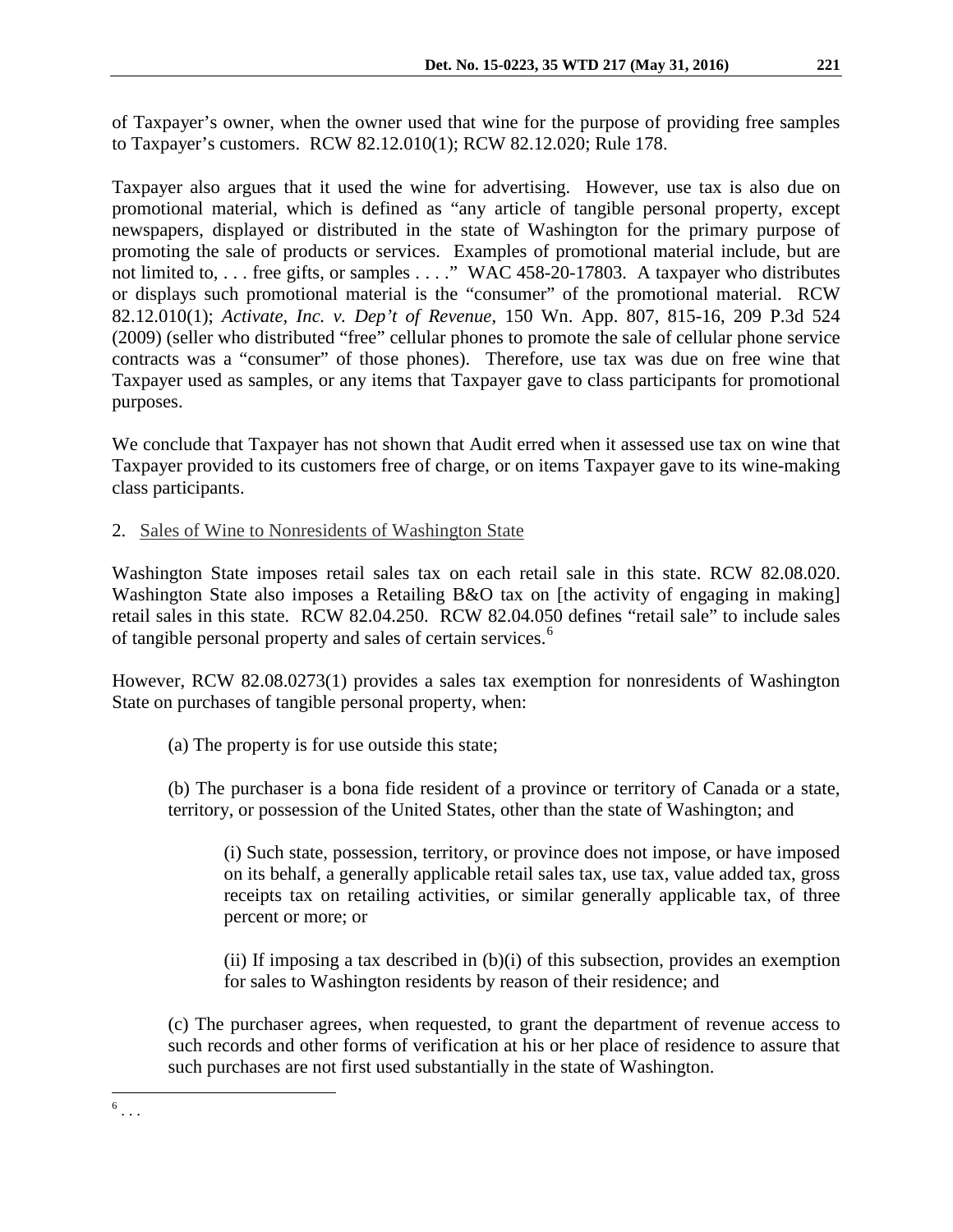## RCW 82.08.0273(1)(a)-(c).

RCW 82.08.0273(3) requires that any person claiming exemption from retail sales tax under RCW 82.08.0273 must display proof of his or her current nonresident status, such as a valid driver's license for the jurisdiction claimed, and a valid identification card with a photograph of the purchaser issued by the out-of-state jurisdiction, which shows the purchaser's residential address and that the document was issued, in part, for the purpose of establishing purchaser's residency. A purchaser also has the option to provide proof of nonresidency to the seller using a properly completed exemption certificate authorized by the Department in compliance with the multistate Streamlined Sales and Use Tax Agreement. RCW 82.08.0273(3)(a)-(c).

RCW 82.08.0273(4)(a) states that the vendor is not required to make tax exempt retail sales to nonresidents, but that if vendors choose to do so, they "must examine the purchaser's proof of nonresidence, determine whether the proof is acceptable under [RCW 82.08.0273(3)], and maintain records for each nontaxable sale which must show the type of proof accepted, including any identification numbers where appropriate, and the expiration date, if any." *Id*.

Audit does not claim that Taxpayer failed to obtain and maintain the records required under the statute, but argues that sales of single bottles of wine are presumptively not sales of property "for use outside this state" as required by RCW 82.08.0273(1)(a). Under the specific facts here, we disagree with the premise that Taxpayer's single bottles are presumptively sold for in-state consumption. As Taxpayer asserts in its petition, each bottle of wine was sealed with a cork and shrink-wrapped, and was sold without a corkscrew or other means to open the bottle. We take notice of Taxpayer's assertion that wine has a shelf-life considerably longer than the time it takes to reach the Washington border, and that some wine is purchased with the intent to let it age for some time prior to consumption. We also note that it is not uncommon to purchase wine as a gift or to purchase bottles of a local wine as a souvenir of a visit to that locale. Moreover, Taxpayer's location right off of a major interstate highway relatively close to the state border supports Taxpayer's assertion that its sales of wine were largely to non-residents whose purchases were not for the purpose of in-state consumption.

The Department's industry guide entitled "Taxability of Wine Industry" contemplates a retail sales tax exemption on wine sold to qualifying nonresidents, and states, "Sales of wine and other tangible goods to residents of certain qualifying states, US possessions, or Canadian provinces for use outside the state may be exempt from sales tax.<sup>5[7](#page-5-0)</sup> The on-line materials make no distinction between sales of cases or bottles, and do not discuss that single bottle sales are presumptively for use within the state and, are therefore, ineligible for the tax exemption. The site also refers the user to ETA 3054.2014 which was issued on November 4, 2014. (During the Audit Period, the previous version of the advisory, ETA 3054.2011, issued August 12, 2011, was in effect; however, there is no difference in the language pertinent to our discussion here.) ETA 3054.2011 addresses exempt sales to certain nonresidents, pursuant to RCW 82.08.0273. Like the Department's website, the ETA emphasizes that the tax exemption only applies to sales to qualifying nonresidents of tangible personal property for use *outside this state*. *Id.* Thus:

<span id="page-5-0"></span> $7$  Taxability of Wine Industry, see note 4.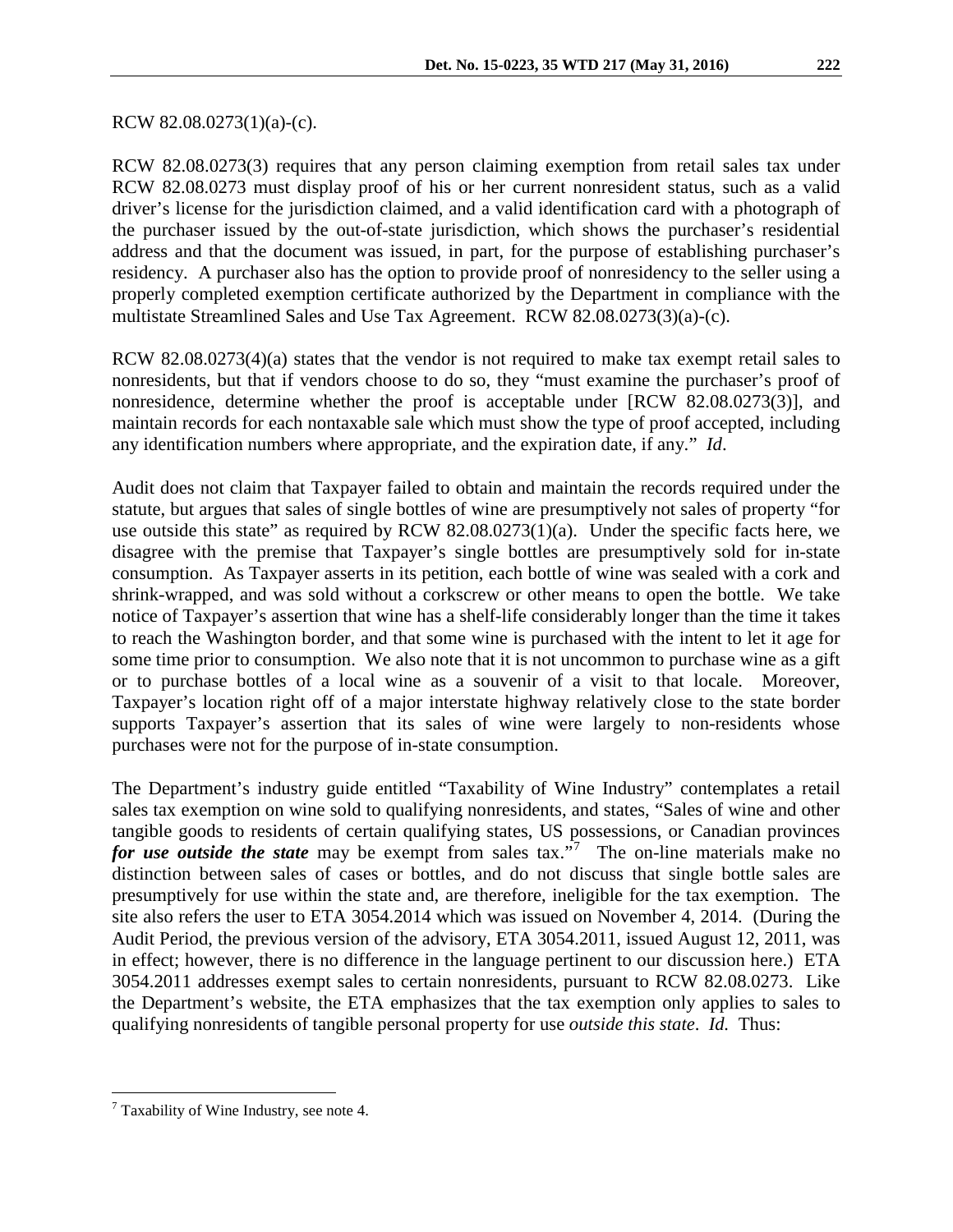The exemption also does *not* apply to sales of articles substantially used or consumed within Washington. This includes, but is not limited to, sales of:

- Meals or refreshments prepared for immediate consumption.
- Articles to persons in the military stationed within Washington.
- Articles to nonresident students attending schools in this state.
- Articles to any other nonresident temporarily residing in Washington.

*Id.* We do not agree that Taxpayer's sales of single bottles of wine are comparable to sales of meals or refreshments prepared for immediate consumption, or the other examples listed, where the nature of the goods or circumstances of the buyer make it extremely likely that the items will be used or consumed within Washington.<sup>[8](#page-6-0)</sup> To the contrary, Audit's assumption that qualifying nonresidents purchasing sealed single bottles of wine in a gift store at a Washington winery intend to consume the wine in Washington is not supported by the objective evidence in this case.

We conclude that Taxpayer has met its burden under RCW 82.08.0273(6)(a), and we remand to the operating division to make adjustments to the assessment in accordance with this determination.

. . .

# 3. Reliance on erroneous statements of a third party.

RCW 82.32A.020 provides the Department the authority to waive tax only based upon reliance on specific, official written advice or written reporting instructions from the Department to that taxpayer. *See* Det. No. 02-0039, 21 WTD 318 (2002); Det. No. 00-001, 19 WTD 681 (2000); *see also* Det. No. 87-130, 3 WTD 59 (1987); Det. No. 96-114, 16 WTD 188 (1996); Det. No. 92-004, 11 WTD 551 (1992); ETA 3065.2009.

Here, Taxpayer has not shown that it relied on specific, official written advice or written reporting instructions from the Department. RCW 82.32A.020. Here, the tax reporting advice, instructions, and tax services Taxpayer received were not from the Department but from a third party individual. Reliance on written or oral reporting instructions given by a third party is not a circumstance under which the Department has authority to cancel an assessment for taxes due. RCW 82.32A.020; Det. No. 14-0201, 33 WTD 612 (2014).

Taxpayers have the duty to know their own reporting obligations, to ensure the accuracy of their returns, and when they are uncertain, to seek instructions from the Department. RCW

<span id="page-6-0"></span> <sup>8</sup> *See also* Det. No. 14-0325, [34 WTD 225 (2015),] involving sales to nonresident students by a Washington community college bookstore, where we concluded, "that it is reasonable to conclude that nonresident students attending school in Washington substantially use their textbooks and other course materials in Washington, and the sale of such articles are, therefore, subject to retail sales tax."